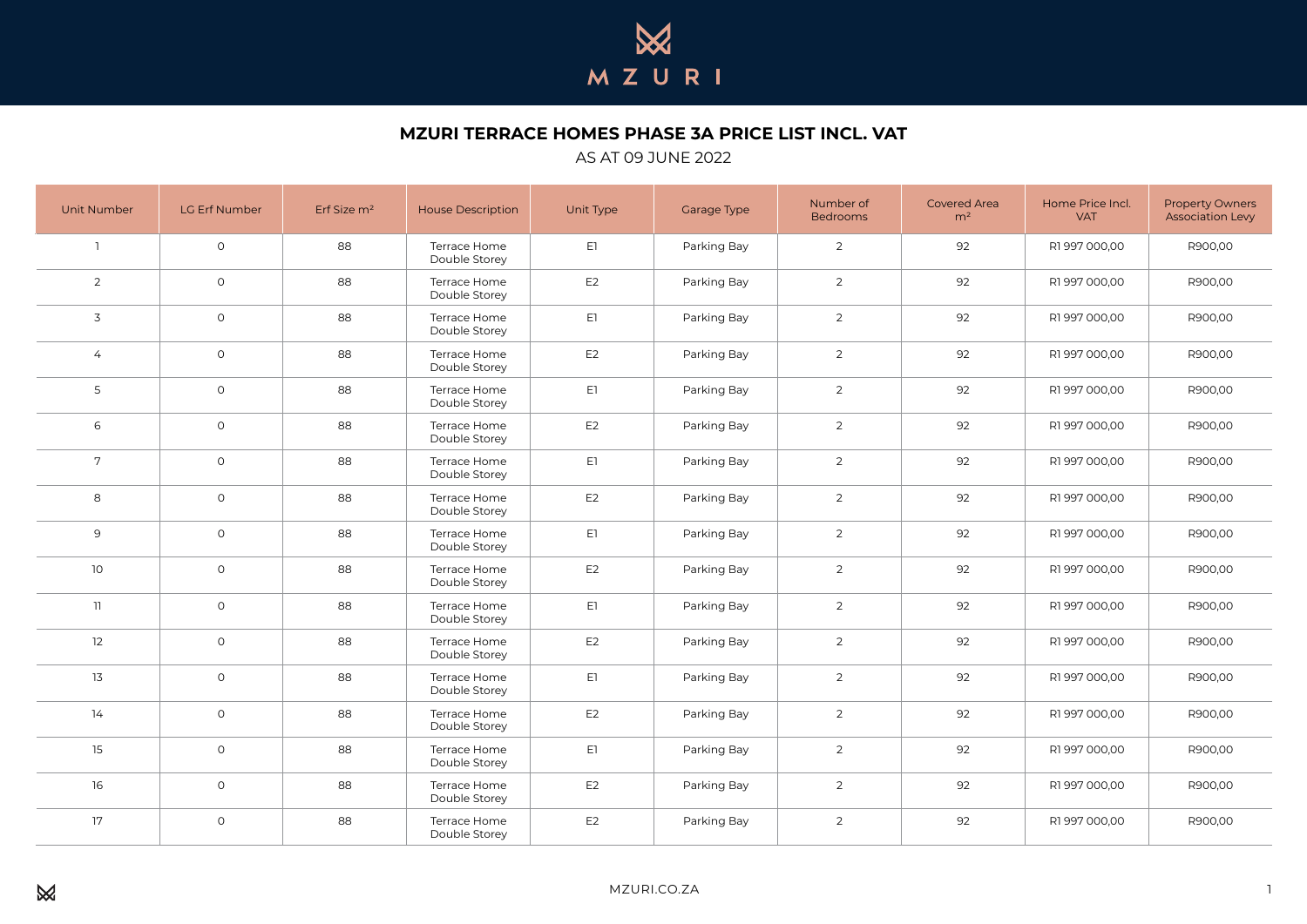

**MZURI TERRACE HOMES PHASE 3A PRICE LIST INCL. VAT**

## AS AT 09 JUNE 2022

| <b>Unit Number</b> | LG Erf Number | Erf Size m <sup>2</sup> | <b>House Description</b>      | Unit Type      | Garage Type | Number of<br><b>Bedrooms</b> | <b>Covered Area</b><br>m <sup>2</sup> | Home Price Incl.<br><b>VAT</b> | <b>Property Owners</b><br>Association Levy |
|--------------------|---------------|-------------------------|-------------------------------|----------------|-------------|------------------------------|---------------------------------------|--------------------------------|--------------------------------------------|
| 18                 | $\circ$       | 88                      | Terrace Home<br>Double Storey | E1             | Parking Bay | $\overline{2}$               | 92                                    | R1997000,00                    | R900,00                                    |
| 19                 | $\circ$       | 88                      | Terrace Home<br>Double Storey | E <sub>2</sub> | Parking Bay | $\overline{2}$               | 92                                    | R1997000,00                    | R900,00                                    |
| 20                 | $\circ$       | 88                      | Terrace Home<br>Double Storey | E1             | Parking Bay | $\overline{2}$               | 92                                    | R1 997 000,00                  | R900,00                                    |
| 21                 | $\circ$       | 88                      | Terrace Home<br>Double Storey | E <sub>2</sub> | Parking Bay | $\overline{2}$               | 92                                    | R1 997 000,00                  | R900,00                                    |
| 22                 | $\circ$       | 88                      | Terrace Home<br>Double Storey | E1             | Parking Bay | $\overline{2}$               | 92                                    | R1997000,00                    | R900,00                                    |
| 23                 | $\circ$       | 88                      | Terrace Home<br>Double Storey | E <sub>2</sub> | Parking Bay | $\overline{2}$               | 92                                    | R1 997 000,00                  | R900,00                                    |
| 24                 | $\circ$       | 88                      | Terrace Home<br>Double Storey | E1             | Parking Bay | $\overline{2}$               | 92                                    | R1 997 000,00                  | R900,00                                    |
| 25                 | $\circ$       | 88                      | Terrace Home<br>Double Storey | E <sub>2</sub> | Parking Bay | $\overline{2}$               | 92                                    | R1 997 000,00                  | R900,00                                    |
| 26                 | $\circ$       | 88                      | Terrace Home<br>Double Storey | E1             | Parking Bay | $\overline{2}$               | 92                                    | R1997000,00                    | R900,00                                    |
| 27                 | $\circ$       | 88                      | Terrace Home<br>Double Storey | E <sub>2</sub> | Parking Bay | $\overline{2}$               | 92                                    | R1 997 000,00                  | R900,00                                    |
| 28                 | $\circ$       | 88                      | Terrace Home<br>Double Storey | E1             | Parking Bay | $\overline{2}$               | 92                                    | R1997000,00                    | R900,00                                    |
| 29                 | $\circ$       | 88                      | Terrace Home<br>Double Storey | E <sub>2</sub> | Parking Bay | $\overline{2}$               | 92                                    | R1997000,00                    | R900,00                                    |
| 30                 | $\circ$       | 88                      | Terrace Home<br>Double Storey | E1             | Parking Bay | $\overline{2}$               | 92                                    | R1 997 000,00                  | R900,00                                    |
| 31                 | $\circ$       | 88                      | Terrace Home<br>Double Storey | E1             | Parking Bay | $\overline{2}$               | 92                                    | R1 997 000,00                  | R900,00                                    |
| 32                 | $\circ$       | 88                      | Terrace Home<br>Double Storey | E <sub>2</sub> | Parking Bay | $\overline{2}$               | 92                                    | R1997000,00                    | R900,00                                    |
| 33                 | $\circ$       | 88                      | Terrace Home<br>Double Storey | E1             | Parking Bay | $\overline{2}$               | 92                                    | R1 997 000,00                  | R900,00                                    |
| 34                 | $\circ$       | 88                      | Terrace Home<br>Double Storey | E <sub>2</sub> | Parking Bay | $\overline{2}$               | 92                                    | R1997000,00                    | R900,00                                    |